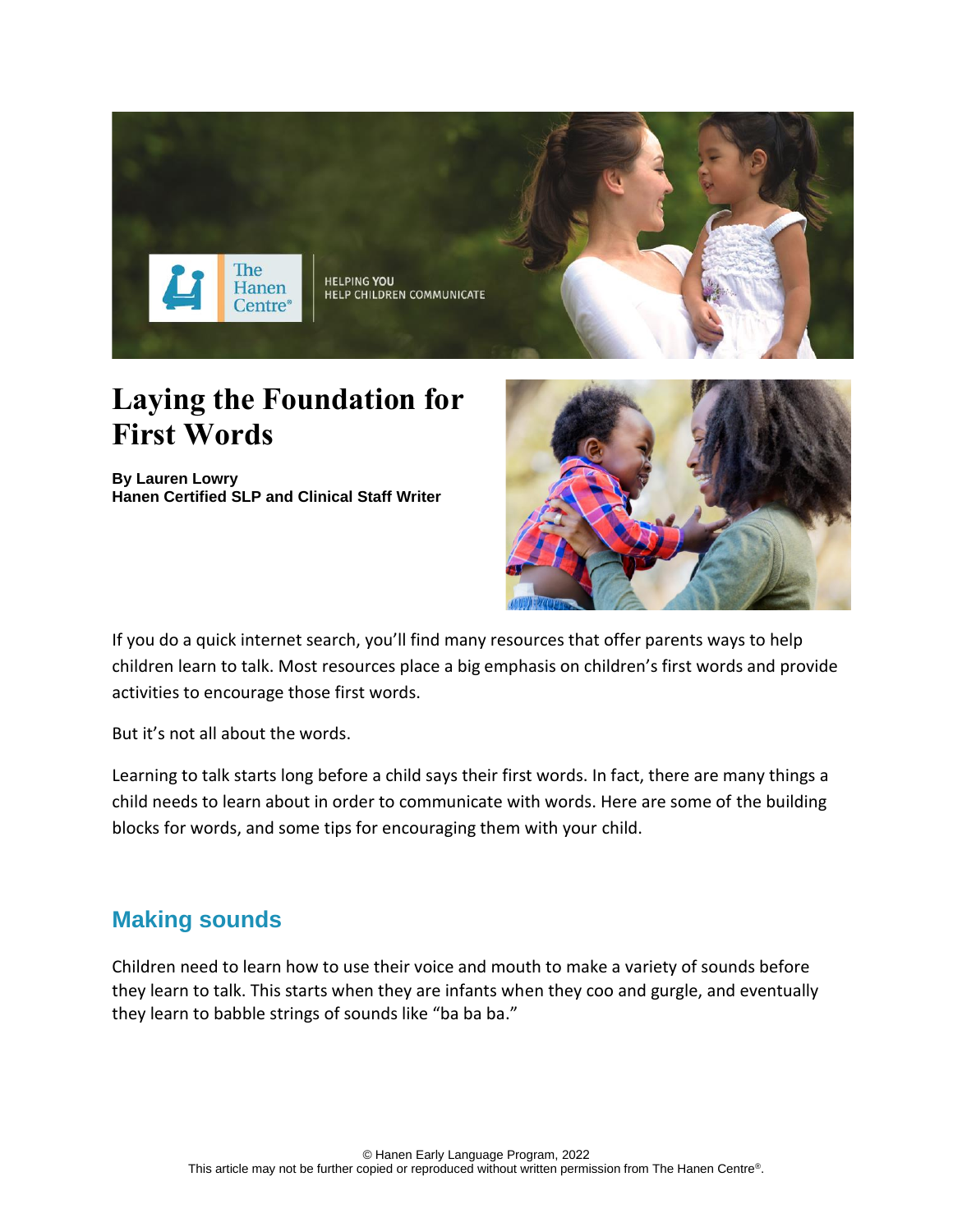**Tip:** Copying your child's sounds is a great way to encourage your child to vocalize more. After you copy your child's sounds, pause and wait while looking at your child to see if they copy you back. This copycat game can be particularly fun to do in front of a mirror. You can also help your child notice the sounds you make by using "fun words". These are words that have a natural sing-song melody, like "whoops!", "uh oh", or "wheee!" If you exaggerate these words, it might catch your child's attention. Singing is another great way to help your child notice sounds. Sometimes children will try to babble along with a melody before they know the words.

### **Understanding**

It's impossible to use a word correctly if you don't know what it means. That's why children generally understand several words before they start to talk.

**Tip:** [Build your child's understanding](http://www.hanen.org/Helpful-Info/Articles/Build-Your-Baby-s-Understanding--Match-What-You-Sa.aspx) by showing them what words mean through your voice and actions. Point to or hold up objects as you talk about them so your child can connect the item with its name. Use other gestures to demonstrate word meanings, such as making your arms big when you say "It's so big!" or gesturing for your child to come as you say "Come here please". You can also use your voice to show what words mean, such as making your voice quiet as you say "Shhhh, the baby's sleeping". Repetition also helps children understand what words mean. The more children hear the same kinds of familiar words used in their everyday life, the more likely it is they will begin to understand what these words mean.

# **Using gestures**

Before children say their first words, they usually learn to use some [gestures,](http://www.hanen.org/Helpful-Info/Articles/The-Importance-of-Gestures.aspx) such as pointing to things that catch their attention, raising their arms to be picked up, and shaking their heads when they don't want something.

**Tip:** The best way to help your child learn gestures is to use gestures yourself. Just add gestures when you talk with your child, and you can also add a gesture when your child sends you a message. For example, if your child reaches for their cup on the counter and says "uhh", you could point to the cup and say "Oh, you want your cup." Not only will your child hear the word that matches their message, they'll also see you pointing, and this might be something they will copy eventually.